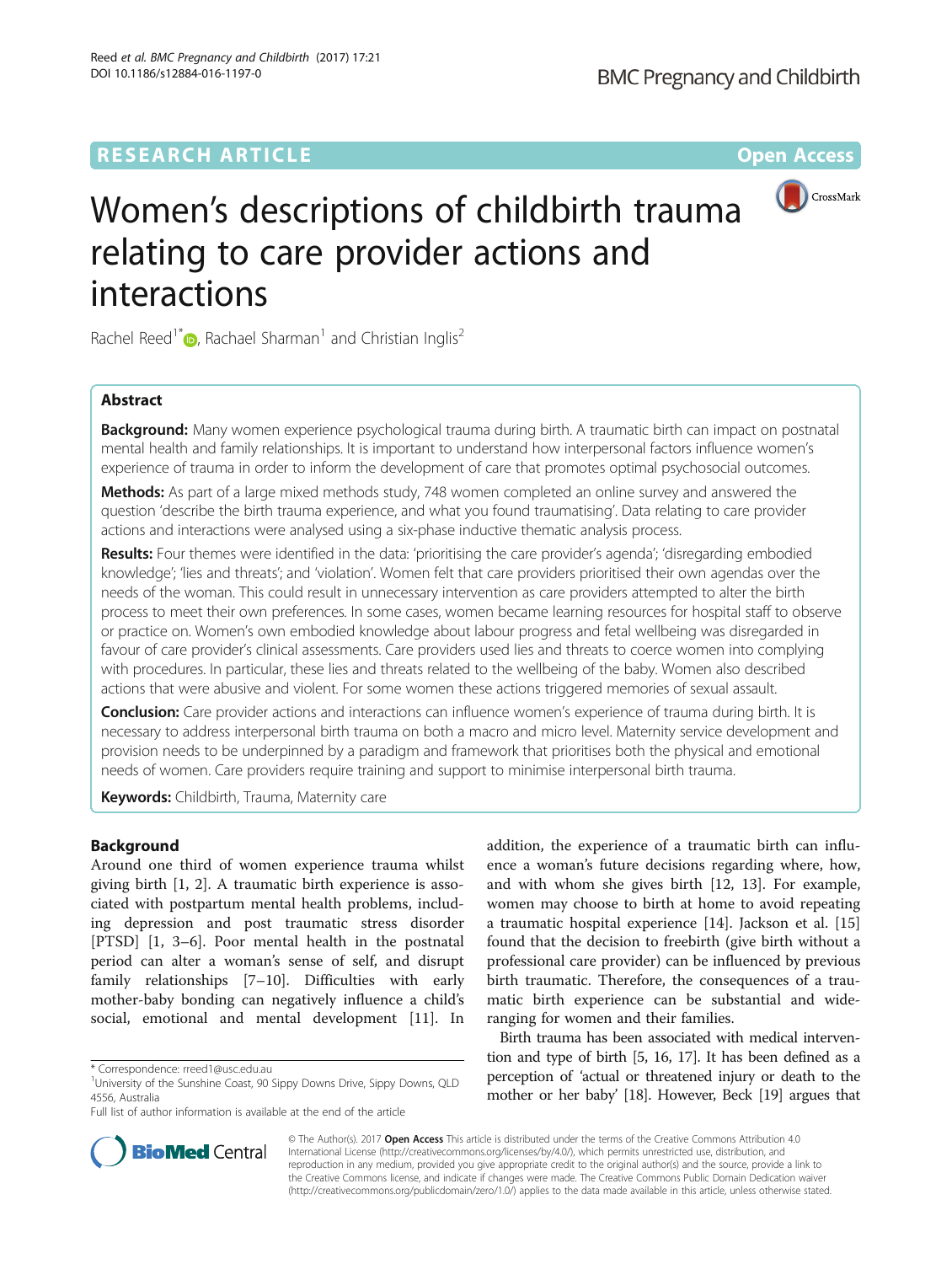the perception of trauma is in the 'eye of the beholder', and should be defined by the woman experiencing it. Qualitative studies exploring women's experiences of traumatic birth identify interactions with care providers as a more important factor than medical intervention or type of birth [[20](#page-8-0)–[23](#page-8-0)]. For example, a perceived lack of control and involvement in decision-making can contribute to the experience of trauma [\[21, 23\]](#page-8-0). A study by Thomson and Downe [[20](#page-8-0)] found that trauma was related to 'fractured interpersonal relationships with caregivers', and that women felt disconnected, helpless and isolated during birth. Whilst not all traumatic birth experiences result in PTSD, two quantitative meta-analyses identified that negative care provider interactions are a significant risk factor for PTSD [\[5, 17\]](#page-8-0). A study by Harris and Ayers [\[24](#page-8-0)] also found that the strongest predictor of developing birth related PTSD was interpersonal difficulties with care providers, in particular experiencing a lack of support.

A recent Cochrane Review [\[25](#page-8-0)] concluded that women require improved emotional support during birth from their care providers to reduce the risk trauma. Health care professionals have an ethical, legal and professional obligation to provide safe and respectful care [\[26](#page-8-0)–[28\]](#page-8-0). In order to improve care, it is important to understand what interactions and actions are associated with trauma [\[20\]](#page-8-0). This paper focuses on traumatic care provider actions and interactions from the perspective of the women experiencing them. The findings contribute to the body of literature examining women's experiences of traumatic birth; and to an understanding of how care providers influence women's perceptions of trauma. This paper presents a subset of findings from a large mixed methods study that investigated parental mental health following traumatic birth. The quantitative findings have not yet been published. The qualitative findings concerning paternal mental health are reported elsewhere [\[29](#page-8-0)]. This paper presents the qualitative findings relating to women's descriptions of birth trauma involving care provider actions and interactions.

# Methods

The mixed methods study involved parents completing an online survey, and additional face-to-face interviews with fathers [\[29](#page-8-0)]. The online survey included questions on demographics, descriptive birth assessments, parentinfant attachment, partner relationship quality, current mental health, and coping strategies used after the trauma. In addition, the survey incorporated a question about the experience of birth trauma with space for a written response. A qualitative approach was taken to explore women's written descriptions of trauma. The area of interest in this aspect of the study was women's experiences of trauma, rather than outcomes associated with trauma. The majority of qualitative data related to care provider actions and interactions, and this paper presents themes relating to this data.

#### Participant recruitment

Participants were recruited via online social media forums such as Facebook, Twitter and a midwife's blog site. Inclusion criteria was that participants were over 18 and had experienced a traumatic birth. A definition of a traumatic birth was not provided in order to capture what participants themselves considered'trauma' [\[19](#page-8-0)]. There was no exclusion criterion for time since the birth, as women's memories of childbirth remain strong over time [\[30\]](#page-8-0). Participant information detailing the research question and aims was provided on the first page of the online survey. In order to obtain consent, participants were required to read an online consent form and 'click' agree prior to accessing the survey.

# Data collection

After consenting to participate, participants completed an online survey administered through the program Survey Monkey. The survey included demographics (eg. age, relationship status) and information such as type of birth (eg. caesarean, vaginal); place of birth (eg. public hospital, home); and admission of baby to special care (Table [1](#page-2-0)). The quantitative element of the study comprised of a number of psychological assessment tools: Maternal Postnatal Attachment [[31](#page-8-0)]; Quality of Marriage Index [\[32\]](#page-8-0); Depression Anxiety Stress Scale-21 [[33](#page-8-0)]; Posttraumatic Stress Disorder Checklist-5 [[34](#page-8-0)]; and The Brief Cope index [\[35](#page-8-0)]. The qualitative element of the study involved women responding in their own words to the question 'describe the birth trauma experience, and what you found traumatising'. The mean length of written responses was 69 words.

#### Data analysis

Women's descriptions of trauma were analysed using a six-phase inductive thematic analysis process described by Braun and Clarke [\[36](#page-8-0)]. Phase one involved becoming familiar with the data by reading and re-reading; and noting initial ideas. In phase two initial codes were generated and data relevant to each code was collated. Phase three of the process involved collating the codes into potential themes. These themes were reviewed in phase four to ensure they were consistent in the coded extracts and across the entire data set. In phase five themes were defined and named using words and phrases. Phase six involved selecting extract examples to illustrate the themes, and relating the analysis to the research question and the literature. Three researchers participated in the thematic analysis process to ensure consistency in analysis and findings.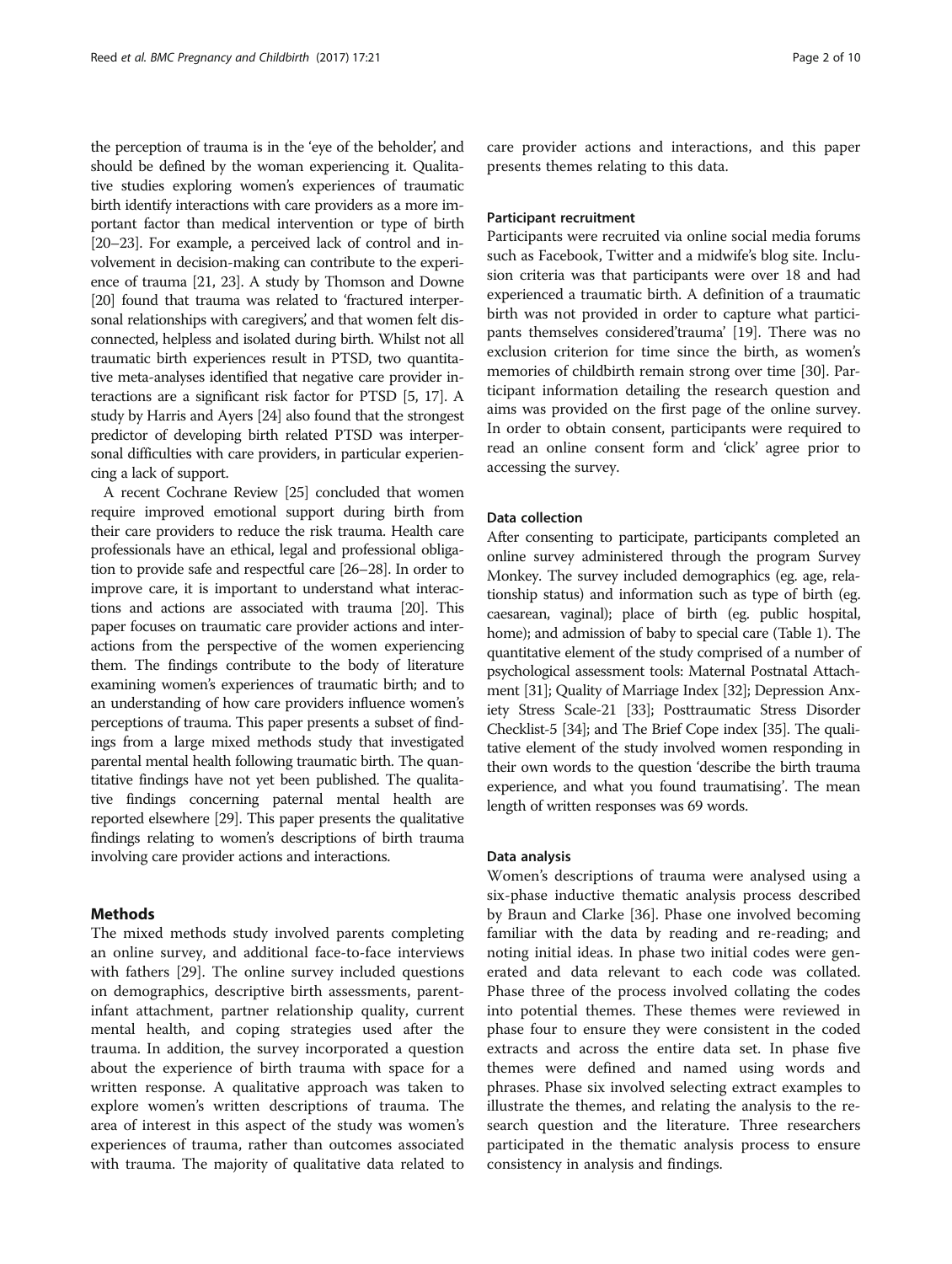#### <span id="page-2-0"></span>Table 1 Demographics and type of birth

| Age                                          |             |
|----------------------------------------------|-------------|
| Range = 18 to 77 years ( $Mean = 33.13$ )    |             |
|                                              | N (%)       |
| Marital status                               |             |
| Married                                      | 798 (77.5%) |
| De Facto                                     | 124 (12.5%) |
| Single                                       | 42 (4.1%)   |
| Divorced                                     | 21 (2%)     |
| Separated                                    | 23 (2.2%)   |
| In a relationship but not living together    | 11 (1.2%)   |
| Widowed                                      | $2(0.2\%)$  |
| Engaged                                      | $4(0.3\%)$  |
| Number of children                           |             |
| 0                                            | 7(0.7%)     |
| 1                                            | 409 (39.4%) |
| 2                                            | 345 (34%)   |
| 3                                            | 159 (15.3%) |
| $\overline{4}$                               | 70 (6.8%)   |
| 5                                            | 23 (2.2%)   |
| > 5                                          | 17 (1.5%)   |
| Region of origin                             |             |
| Australia and Oceania                        | 386 (36.8%) |
| North America                                | 347 (34.2%) |
| Europe                                       | 253 (25.5%) |
| South America                                | 23 (2.1%)   |
| Asia                                         | 8 (0.9%)    |
| South Africa                                 | 7(0.5%)     |
| Middle East                                  | $2(0.2\%)$  |
| Education                                    |             |
| Did not finish high school                   | 14 (1.4%)   |
| Finished high school                         | 196 (19.1%) |
| Trade or technical qualification             | 157 (14.1%) |
| Undergraduate degree                         | 395 (39.1%) |
| Postgraduate degree                          | 264 (26.4%) |
| Type of birth                                |             |
| Unassisted vaginal birth                     | 271 (34.3%) |
| Assisted vaginal birth (ventouse or forceps) | 176 (22.4%) |
| Planned caesarean                            | 47 (6%)     |
| Unplanned caesarean                          | 290 (37%)   |
| Place of birth / transfer                    |             |
| Public hospital                              | 542 (69%)   |
| Private hospital                             | 115 (14.6%) |
| Birth centre                                 | 12 (1.5%)   |
| Planned birth centre transfer to hospital    | 23 (2.9%)   |
| Homebirth                                    | 29 (3.7%)   |
|                                              |             |

# Table 1 Demographics and type of birth (Continued)

| Planned homebirth transfer to hospital    | 63 (8%)     |
|-------------------------------------------|-------------|
| Unplanned out of hospital birth           | $1(0.1\%)$  |
| Admission of baby to special care nursery |             |
| Yes                                       | 269 (34.4%) |
| Nο                                        | 512 (65.6%) |

# Findings

A total of 943 women completed the online survey from around the world. The majority of participants were from Australia and Oceania (36.8%), North America (34.2%) and Europe (25.5%). A small number of participants were from South America (2.1%), Asia (0.9%), South Africa (0.5%) and the Middle East (0.2%) (Table 1). The majority of participants gave birth in a public hospital (69%) and either had an unplanned caesarean (37%), or an unassisted vaginal birth (34.3%) (Table 1). In addition, 34.4% of participants reported that their baby was admitted to special care nursery.

Of the 943 participants, 748 (79%) responded to the qualitative question 'describe the birth trauma and what you found traumatising'. A third of respondents described events such as premature labour, haemorrhage or concerns regarding their baby's wellbeing. However, the majority (66.7%) described care provider actions and interactions as the traumatic element in their experience. From the data relating to interpersonal factors, four overarching themes were identified from the descriptions. The themes are presented below with illustrative data using the participants' own words, therefore spelling and grammar varies. The term 'care provider' is used to refer to the professional responsible for the woman's care. In the women's accounts care providers included obstetricians, midwives and nurses.

#### Prioritising the care provider's agenda

Women described how care providers prioritised their own agenda over the needs of the woman. In some cases it was made clear to women that their labour was keeping the care provider from something, or someplace they would rather be:

I found my OB's lip service to my wishes and then his switch against them traumatic. I found the comment "let's get this over and done with, I have a golf game to get to" traumatic… (045)

… after an OB coming in and telling me that she would like me to deliver by 5 pm because she wanted to go home, I just burst in to tears… (549)

Women felt that they were subjected to unnecessary and unwanted medical interventions in order to meet the needs of their care providers: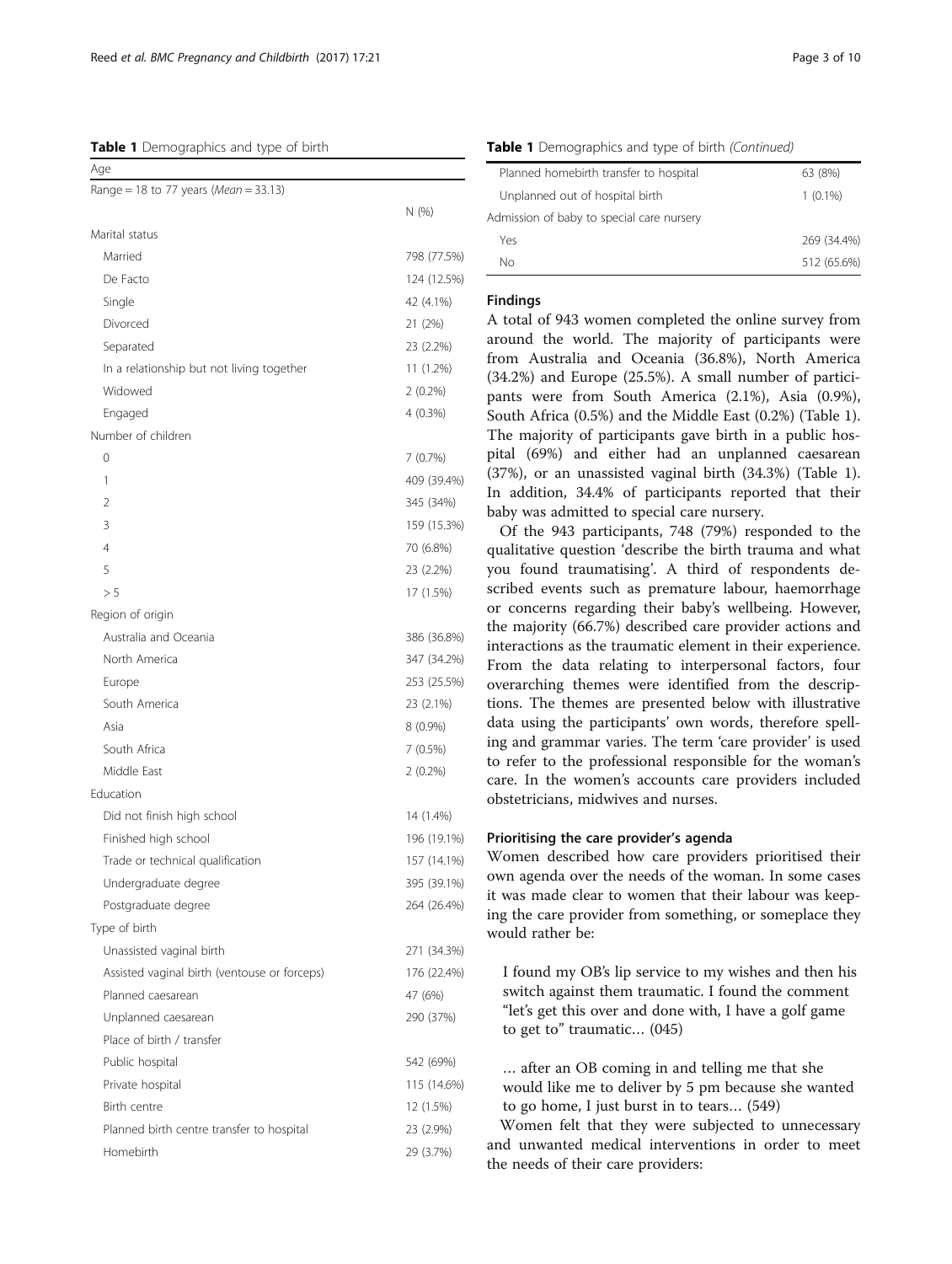I begged not to have a c section, neither I nor my baby were in distress or danger, but because the doctor was ready to go home, he did a terrible section that resulted in almost a year of recovery. (220)

I was steamrolled with unnecessary intervention and didn't get to speak with a doctor about my options, risks vs benefits… I feel like the nurses, doctors and hospital only did what was in their best interest, not mine… It was a nightmare. (381)

Some women described how they became a learning resource for the benefit of hospital staff. For example, care providers offered other staff the opportunity to practice without seeking women's permission:

… the doctor asked a student nurse, first day on the job, if she wanted to suture my episiotomy incision. (644)

… 20 people in theatre and half were sitting down on phones and chatting away while I had someone training with forceps on me… (867)

One woman described feeling like she "… was part of an experiment" (565) rather than a woman giving birth. In particular, women experiencing unusual births became a spectacle for others to watch:

… I was a looking point for students and anyone who hoped to witness a twin vaginal birth and a breech birth. (523)

One woman wrote about how the room filled with staff hoping to watch her give birth to her breech baby:

… and the amount of people that filled the room to watch a vaginal breech delivery, when I failed at this, everyone left. (662)

When she was unable to provide this learning opportunity she no longer warranted being an object of observation. The value of her birth experience for others appeared to be based on what she could provide in terms of a learning experience.

# Disregarding embodied knowledge

Many of the descriptions involved women's own embodied knowledge being disregarded in favour of their care provider's assessment of events:

… I felt like I was being told I was silly for thinking I was in labour and that this awful pain was nothing to be worried about. My opinion was dismissed and ignored as I was just a first timer… (436)

In particular 'being in labour' was a contested area. Women's perceptions of being in labour were based on their embodied experience, whereas care provider's perceptions were based on clinical findings. For example, one woman was considered to 'not be in labour' because her cervix was not dilating according to care provider's expectations:

Hospital staff did not listen to me, didn't trust me to know my body. Dismissed me as a first time mother who was over reacting. In actual fact I dilated from 0 to 6 in just over an hour. The hospital midwives told me that I was just feeling the period pain associated with early labour and induction… (485)

Another woman described how her midwife determined she was not contracting, therefore not in labour, based on an abdominal palpation:

Was going into premature labour and midwife palpated during a contraction and stated I was not having them. Eventually went into labour as they ignored me… Although not traumatic in medical terms, felt completely disgruntled that my journey was not taken on own merits and was completely ignored as a woman during labour. (061)

Both of these women considered themselves to be in labour, and having their embodied knowledge disregarded was traumatic.

Embodied knowledge was also dismissed when women experienced an urge to push before care providers considered it appropriate. Women were instructed to ignore what was happening in their body and stop pushing:

Told to stop pushing and… being told what to do when my body was telling me differently. (248)

Being told to stop pushing when baby was clearly on its way. Being told I had a long way to go when baby was on the way out. (436)

Care providers used clinical assessments (vaginal examinations) to determine whether pushing was appropriate. Based on the findings of these clinical assessments women were ordered to over-ride their own bodily urges:

… I had the strongest urge to push, the midwife on staff insisted on an internal examination to check dilation, she told me if I pushed now I would end up with an emergency caesarean due to my cervix swelling. She then spent the next hour yelling at me not to push and trying to talk me into an epidural (I was trying my hardest to not push but my body kept taking over). I was begging to be allowed to push…. (932)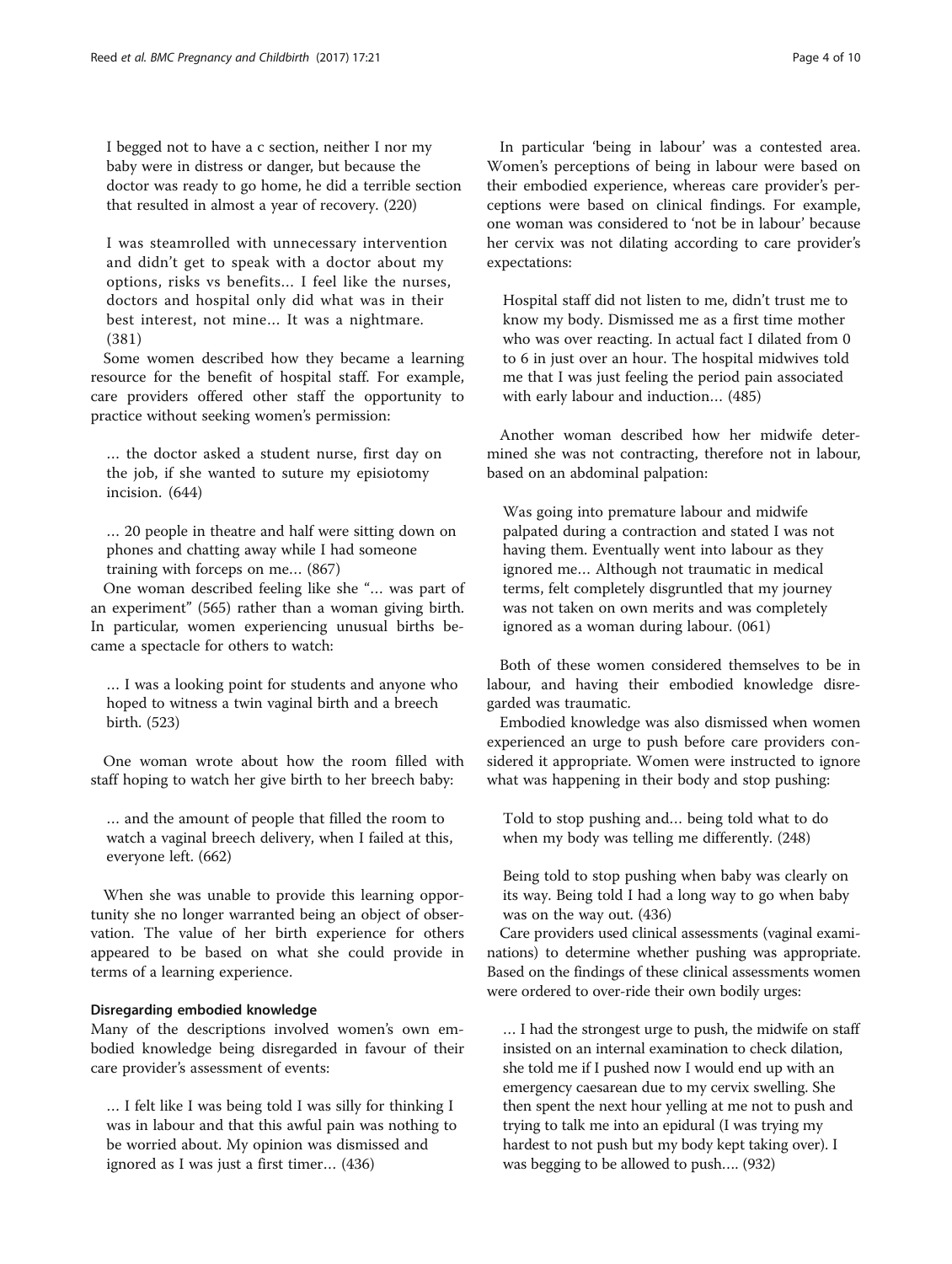In some cases women described feeling that the wellbeing of their baby was in danger. When they attempted to alert care providers their embodied knowledge was disregarded:

… I felt like everything was going wrong and found that distressing. I felt like people didn't believe me when I said something didn't feel right. (851)

… My baby was in distress and had mec liquor and in all honesty probably should've been sectioned, at this stage I was begging for one as I knew something was wrong with my baby but they refused… (732)

In these descriptions women's own assessment of labour progress and fetal wellbeing was not valued or acted on which caused trauma.

# Lies and threats

Women perceived that they were being lied to by care providers to coerce them into agreeing to unnecessary interventions:

It was not the birth itself that I found traumatic, rather the way we were treated by the midwife. Being lied to in order to speed up my labour unnecessarily and putting me and my baby at risk. (015)

All of this is avoidable and unnecessary, if only we had known… I was forced into interventions that I believed were unnecessary. I was also lied to many times by the doctors. (857)

They also described how care providers threatened them in order to coerce them into undergoing procedures:

My daughter was breech… I was told that if I didn't consent to the cesarean before labor started then they would perform a cesarean without my consent under general anesthesia when I arrived (267).

In this case, the woman was threatened with surgery against her wishes. Other women were threatened with having their baby taken from them if they did not comply with proposed interventions:

Psychological coercion - ie "if you do not consent to syntocin OR a c-section then we can get our friend the psych registrar down here to section you - then we can do whatever we want to you but you may not be able to keep your baby" - All I wanted was to let my body go into labour naturally - my baby was not in distress… (186)

I was bullied into an induction late on a Sunday night and then told I would be kept over night. I wasn't aware when I finally agreed to be induced after quite

some time of being threatened with DoCS [Department of Child Safety] etc. (400)

The most common threats described by women related to the wellbeing of the baby. Some women used the term 'dead baby threat' to describe how they were coerced, for example: "dead baby threats to gain consent…" (860); and "forced into c section with dead baby threat…" (223). Some care providers asked women if they wanted their baby to die when they declined an intervention:

…Being bullied into interventions with such wording the following: "Do you want a dead baby?"… (919)

Women felt that care providers were lying about the risks to the baby in order to pressure them into complying. They did not believe their babies were in danger, and in some cases had evidence that their care provider's assessment was incorrect:

…I was basically told that if I didn't have a c-section on their timetable I would kill my baby, even though they couldn't tell me what exactly was "wrong" as to why I was not delivering vaginally… They broke me down gradually until they declared my baby was "in distress" (she wasn't… I could see the screens). (559)

… Lots of coercion and being told my baby would die if I didn't consent to the c-section. She was born with apgars of 9 and 9. (194)

Being lied to and threatened contributed to the experience of trauma, particularly when it involved the wellbeing of the baby.

# Violation

Many women described their birth experience as 'violating'. A lack of control appeared to be associated with a sense of violation. For example, one woman described that she felt "…out of control and violated" (660). In these descriptions, care providers carried out actions against the explicit wishes of the woman:

…All in all, I felt very bullied, and even violated… It was the feeling of disempowerment and not having the right to do with my body what I wished - and that someone else could force me to do something against my will. (731)

I felt violated, and angry that I should have to defend myself and my body while I was trying to push my baby out. (733)

The descriptions of what care providers did to women were, in many cases, graphic and violent. For example, one woman wrote "…couldn't be tubed nurses manually choked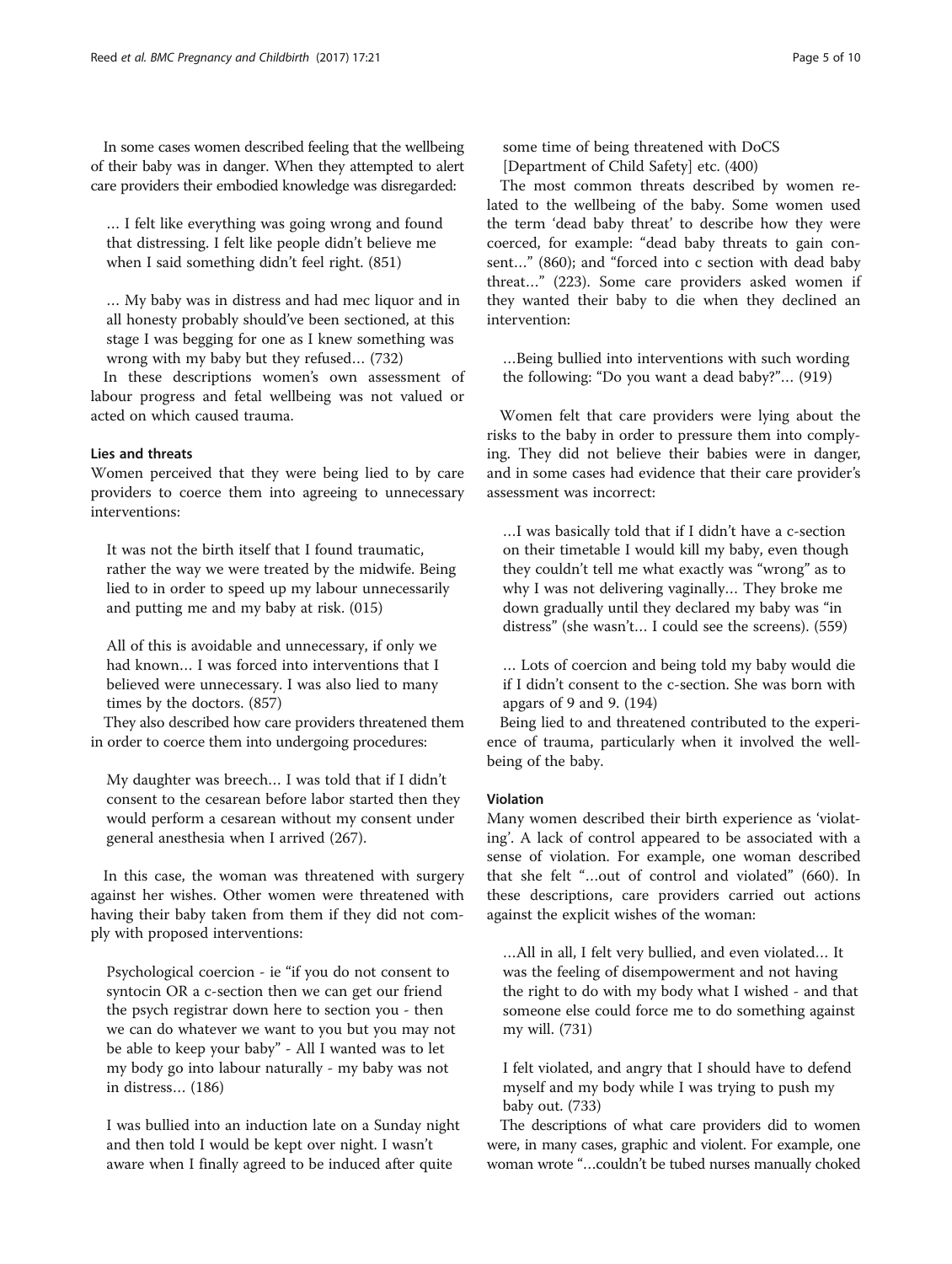me out" (490). Another wrote that she was "… assaulted vaginally by medical staff during crowning" (295). These descriptions focused on the manner in which the care provider acted, in addition to their actions:

… She was very rude and condescending, both to myself and to my midwife. She proceeded to dig out my uterus without any numbing medication. It was horrifying… (431)

…The pain was not the traumatic bit, it was the way that I was treated during my labour. I was 20 years old. I had more midwives than I can count, attempt an internal examination and one yelled at me to 'relax!' because she couldn't force her fingers in. She was a bloody bitch to put it lightly. (256)

One woman described how her obstetrician assaulted her to gain her compliance to induce labour:

She said she wanted to do one more cervical check. I consented and when she did it, she grabbed my cervix and pinched it. She would not let go until I consented to letting her break my water. I was in tears from the pain, screaming, begging and sobbing for her to let go and get her hand out of my vagina. She would not let go until I consented, which I finally did. (997)

A number of women described how they screamed 'no' as care providers carried out procedures. For example, one woman told her care provider "expressively" that she "didn't want any vaginal examinations" (413). Her care provider persuaded her to have a vaginal examination telling her that they "would be very gentle and would stop if it was too much". However her wishes were not respected during the examination:

I was crying and screaming in pain telling her no and to stop and she carried on, my husband shouted at her to leave me alone and she carried on. (413)

Another woman described how her doctor failed to respond to direct requests, and then to screams for her to stop:

The doctor would not get her fingers out of my vagina even when directly told. After it was discovered that I suffered tearing, I wanted the tearing to be healed on its own - no stitches, but she and another doctor stitched anyway, despite my screaming at them to stop. (445)

In addition, some women wrote about being 'held down' while care providers carried out procedures against their will:

…At one point, 3 nurses physically held me down despite my protests that I couldn't breathe and needed a minute to catch my breath before the procedure (AROM). They held me down until the doctor was finished… (491)

Women described how equipment tethered or tied them to the bed during labour: "was tethered to the bed during an induction…" (328), and "I was tied to the bed, forced to lay on my back…" (418). Women experienced being forced into birth positions: "screaming, lots of people, nurses forcing me down and ripping my legs open…" (565). In particular, care providers made women lie on their backs:

During birth, multiple nurses screamed in my face "PUSH!!!" and flipped me onto my back and forced my legs open, holding me down… (414)

In describing their experiences women used words such as "humiliating" (561); "belittled" (520); "brutal and barbaric" (132). Some described "being treated like a piece of meat" (979), or an animal:

…I was treated like a cow having trouble calving, and felt abused and humiliated. (222)

A number of women used language associated with sexual assault and rape, writing that they felt: "…raped and mutilated" (376), "… violated and damaged" (119), "…violated and scared and disgusting" (423). Women who had previously experienced sexual abuse or rape described how the actions of care providers triggered distressing memories:

…my cervix was manually dilated forcefully after pleading for the Dr. to stop. This caused me to reexperience a previous rape. Later in my birth my Dr. performed a deep episiotomy after being told repeatedly that I did not want one… Images and fears from my past sexual abuse/assaults became constant in my mind after birth. (057)

…the whole experience was made worse as it triggered my post traumatic stress that related to gang rape in my teens. (444)

One woman felt that her birth experience was more traumatising than her experience of sexual abuse as a child:

…The most terrifying part of whole ordeal was being held down by 4 people and my genitals being touched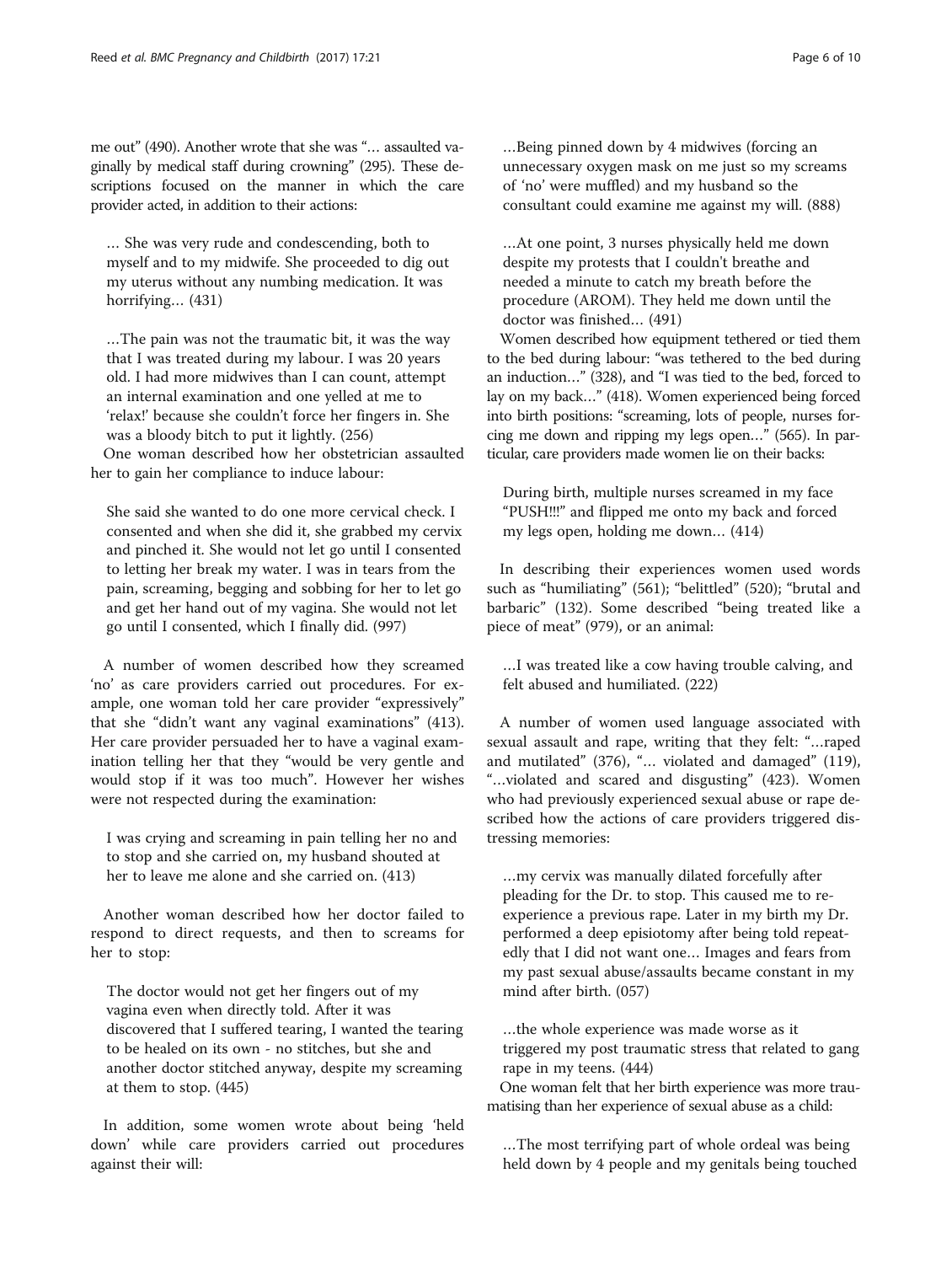and probed repeatedly without permission and no say in the matter, this is called rape, except when you are giving birth. My daughter's birth was more sexually traumatising than the childhood abuse I'd experienced… (201)

# **Discussion**

This study described women's experiences of birth trauma. The data set was large, and women recounted similar experiences across different birth settings and cultural contexts. The findings contribute to an understanding of birth trauma from the perspective of women experiencing it. Whilst non-interpersonal factors contributed to trauma, the majority of descriptions involved care provider actions and interactions. These findings are consistent with other studies that identify the relationship between the care provider and the woman as critical to the birth experience [[20, 21](#page-8-0), [37](#page-8-0)]. Whilst care providers may consider their actions and interactions to be routine, some woman experience them as traumatic [[19\]](#page-8-0). Therefore, it is vital that care providers understand how their practice influences the psychological and emotional experience of birth, in addition to the physical outcome of birth.

In this study women described how care providers priorised their own agendas over the needs of the woman. This approach to practice is contrary to global standards regarding woman-centred maternity services [[26,](#page-8-0) [38\]](#page-9-0). In addition, women felt that this resulted in unnecessary interventions, as care providers attempted to alter the birth process to fit their agenda. There is global concern regarding the increase in unnecessary medical intervention during birth [[39, 40](#page-9-0)]. Therefore, this phenomena needs to be further examined as a possible contributing factor. In some cases, women in the study described how hospital staff observed or practiced on them to facilitate their learning. Whilst clinical learning is an important element of professional development, further research is needed to examine women's experience of participation in these activities.

Women reported that their embodied knowledge about labour onset, progress, and fetal wellbeing was disregarded in favour of their care provider's clinical evaluation. The clinical diagnosis of labour onset usually involves the assessment of contraction pattern and cervical dilatation [\[41](#page-9-0)]. However, this evaluation can conflict with women's own perceptions regarding the onset of their labour [[42](#page-9-0), [43](#page-9-0)], causing distress [\[44](#page-9-0)–[48\]](#page-9-0). Contradictory perceptions of progress can also occur during the expulsive phase of labour when women experience an uncontrollable urge to push [[49](#page-9-0)]. Being instructed to resist the urge to push can be distressing for women [[50](#page-9-0), [51](#page-9-0)]. In this study, instructions to stop pushing were based on assumptions regarding normal labour timeframes, and on vaginal examinations. However,

there is increasing debate in the literature regarding the accuracy of prescribed timeframes [\[52\]](#page-9-0); the efficacy of vaginal examinations [\[53](#page-9-0)]; and how clinical assessments relate to women's experience of birth [\[49](#page-9-0), [54, 55](#page-9-0)]. Whilst further research is necessary to examine women's embodied knowledge of fetal wellbeing during labour, dismissal of women's concerns has been found to contribute to the experience of trauma [\[56\]](#page-9-0).

Consent is an important legal and ethical principle in health care [\[57\]](#page-9-0). For consent to be valid it must be voluntarily and feely given; the person consenting must not be under any undue influence or coercion; and there must be no misrepresentation as to the nature or necessity of the procedure. However, women in the study described being lied to, and threatened in order to gain their agreement for procedures. In particular, lies and threats centred on the wellbeing of the baby, and some women referred to this as 'the dead baby threat'. Bohren et al. [\[56](#page-9-0)] also found that care providers threatened women regarding the safety of their baby in order to ensure they complied during labour. In addition, women in this study were threatened with being reported to child safety services if they did not agree to proposed procedures. Other studies have identified that women choosing birth options outside of the norm, such as freebirth, or homebirth after a caesarean, can experience threats relating to the safety of their baby, and of being reported to child safety agencies [\[13,](#page-8-0) [58\]](#page-9-0).

Women's accounts of birth trauma often included violence and physical abuse. Unfortunately these findings are not unique, and the World Health Organization [[38](#page-9-0)] reports that many women worldwide experience disrespectful, abusive or neglectful treatment within maternity services. This phenomena has resulted in the introduction of the legal term 'obstetric violence' in some countries [[59\]](#page-9-0). Women in the study used language associated with sexual assault and rape. Beck [[19](#page-8-0)] also found that women likened the actions of care providers to rape; and Elmir et al. [[21\]](#page-8-0) noted that women used the term 'birth rape' to describe experiences of obstetric violence. Kitzinger [\[60](#page-9-0)] suggests that women who experience a traumatic birth display similar symptoms to rape survivors. In addition, women who have a history of sexual abuse or rape can have memories triggered by their care provider's actions and interactions [[19\]](#page-8-0). Montgomery et al. [\[61\]](#page-9-0) carried out a study exploring the experience of birth for women with a history of childhood sexual abuse. They found it was not the intimate procedures themselves that triggered abuse memories. Instead, it was the manner in which the procedures were carried out. Actions and words that reduced a woman's sense of control, and disempowered her could result in a 're-enactment of abuse'. These findings are consistent with this study, whereby descriptions of trauma focused on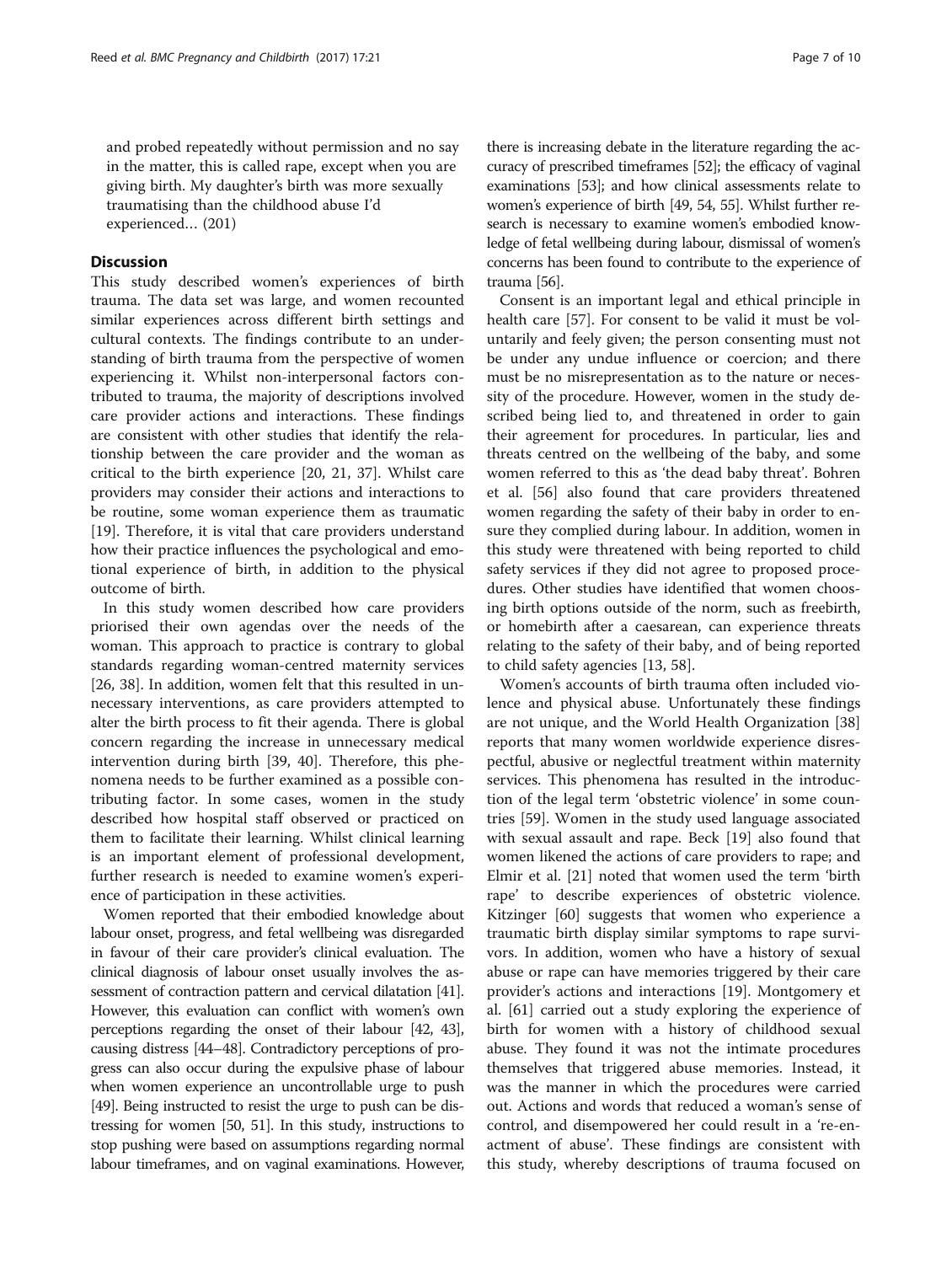the manner in which actions were carried out, rather than on the physical procedures themselves.

A systematic review concluded that whilst the mistreatment of women in labour occurs at the level of care provider interactions, it is influenced by systematic failures at the health facility and health system level [\[56](#page-9-0)]. Current health systems are underpinned by a technocratic, biomedical paradigm in which the patient is considered passive, and authority and responsibility are inherent in the practitioner [[62](#page-9-0)]. The power dynamics operating within this paradigm contribute to legitimising the control that care providers have over women, and subsequently to mistreatment [[56\]](#page-9-0). Risk aversion and the avoidance of litigation is also a key component that influences care provider's practice within the current technocratic maternity system [[63](#page-9-0)–[65](#page-9-0)]. However, concerns about litigation focus on perceived risks to physical outcomes for mothers and babies, rather than on psychosocial impacts of care [[63](#page-9-0)–[65\]](#page-9-0).

Wagner [\[66](#page-9-0)] argues that dehumanising practices are so pervasive within maternity services, that care providers are unable to perceive them. He uses the analogy of fish being unable to see the water they swim in, to describe this phenomenon. This notion is supported by Bohern et al.'s [[56\]](#page-9-0) review that found some care providers consider the mistreatment of women to be normal. However, some care providers are cognisant of the paradigm in which they operate. In particular, research has demonstrated that midwives are often aware of an inherent conflict between womancentred care, and the needs of the technocratic maternity system [[67](#page-9-0)–[69](#page-9-0)]. Midwives consciously adjust their practice to meet the cultural needs of the facilities in which they work in order to protect themselves professionally [[67](#page-9-0)–[69\]](#page-9-0). However, this results in what Hunter calls 'emotional work', as midwives practice in ways that are contradictory to their own woman-centred philosophy [\[68](#page-9-0)]. In addition, a recent study [[70\]](#page-9-0) found that midwives who witness interpersonal birth trauma can experience trauma themselves. The researchers suggest that witnessing this type of trauma may be perceived as a threat to their sense of personal and professional integrity.

Addressing interpersonal related birth trauma will require a multifold response on both a macro and micro level. Davis-Floyd [\[62](#page-9-0)] suggests that more effective woman-centred care can be delivered by combining humanism and holism with the current technocratic approach. However, this will require a cultural paradigm shift to support the evolution of such an approach. The World Health Organization recommends that five key actions should be taken to develop and sustain respectful maternity care for all

women [[38\]](#page-9-0). Firstly, greater support from governments and development partners for research and action on disrespect and abuse. Secondly, initiation and support of programs designed to improve the quality of maternal health care, with a strong focus on respectful care as an essential component of quality care. Thirdly, emphasising the rights of women to dignified, respectful care throughout their childbearing experience. Fourthly, the generation of data relating to respectful and disrespectful care practices, systems of accountability and meaningful professional support. Finally, the involvement of all stakeholders, including women, in efforts to improve quality care and eliminate disrespectful and abusive practices. In addition, it can be argued that the current risk discourse needs to be expanded to include psychosocial risk in addition to physical risk. On a micro level, Fenech and Thomson [[7](#page-8-0)] suggest that care providers require training to develop their ability to prevent and identify trauma, and to respond sensitively to women's emotional concerns.

# Limitations

The study was a cross-sectional qualitative study, therefore cannot establish cause and effect. There was a lack of representation across many countries with participants mainly from Australia and Oceania, North America, and Europe, and findings cannot be generalised globally. In addition, the data consisted of short written descriptions within a larger quantitative survey. In-depth qualitative accounts elicited by participant interviews may have enriched theme development.

# Conclusion

In this study women's descriptions of childbirth trauma centred on the actions and interactions of care providers. Women described how care providers prioritised their own agendas; disregarded embodied knowledge; used lies and threats to gain compliance; and violated them. Findings contribute to the growing body of literature relating to women's experiences of traumatic birth. Interpersonal birth trauma is becoming increasingly recognised as a global issue, and measures are required to address it. Recommendations include changing the current technocratic paradigm by including holistic and humanistic approaches to care delivery. Maternity service provision needs to be underpinned by the World Health Organization's 'five actions' [\[38](#page-9-0)] to develop, promote and sustain respectful woman-centred care. Care providers require training and support to understand, value, and practice in ways that optimise psychological outcomes for women.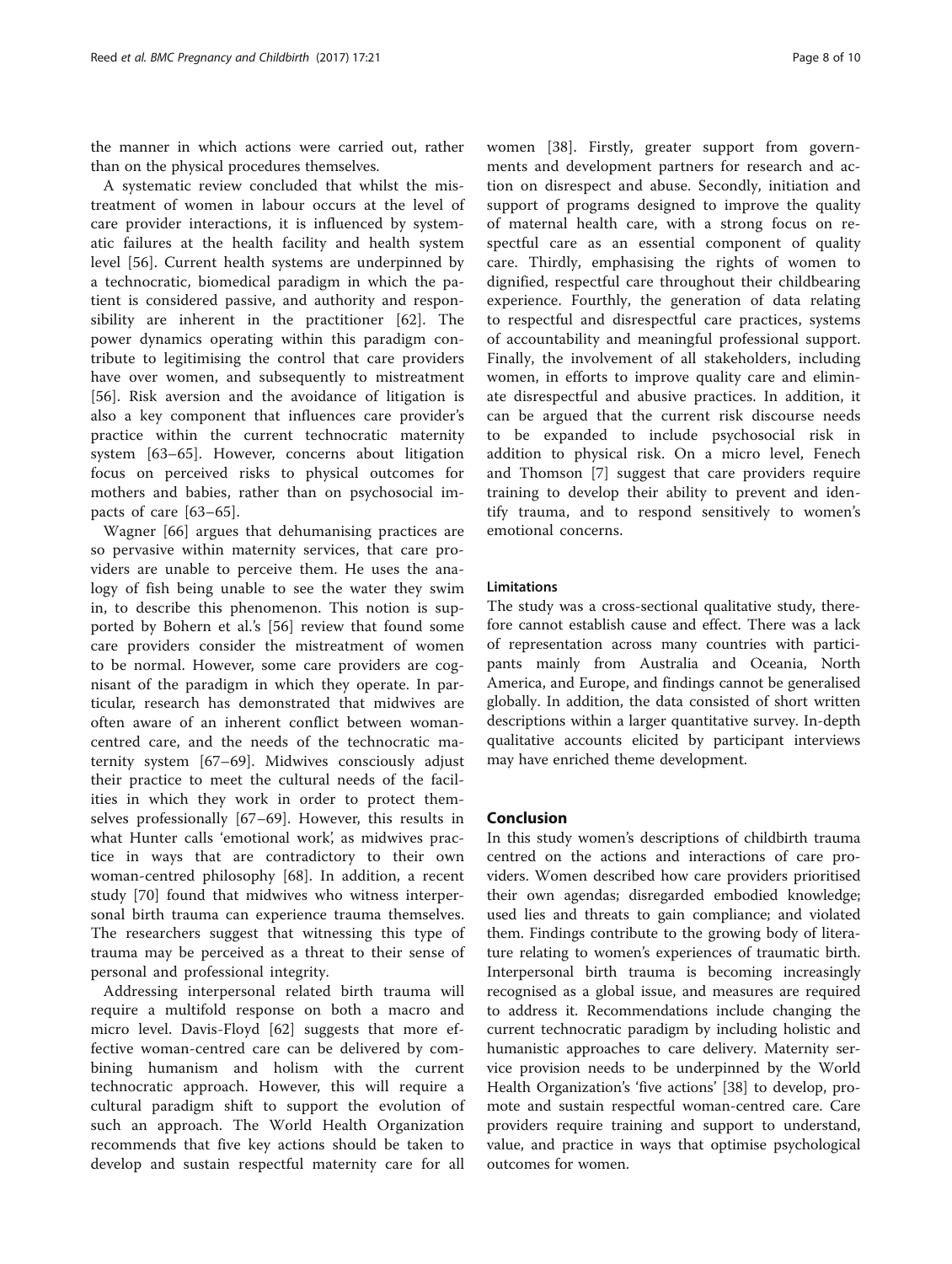#### <span id="page-8-0"></span>Abbreviations

PTSD: Post traumatic stress disorder

#### Acknowledgements

The women who shared their experiences in the study. Jessie Johnson-Cash (Lecturer) who assisted with the data analysis.

#### Funding

No funding was received for this study.

#### Availability of data and materials

Not applicable – data presented in article.

#### Authors' contributions

The contribution to authorship is as follows: CI designed the study and collected data supervised by RS and RR as part of an Honours study, and reviewed the analysis and the paper. RR analysed the data and drafted the initial paper. RS analysed the data and contributed to writing the paper. All authors read and approved the final manuscript.

#### Competing interests

The authors declare that they have no competing interests.

#### Consent for publication

Not applicable.

### Ethics approval and consent to participate

Ethical approval for the study was gained via the University of the Sunshine Coast Human Research Ethics Committee (USC Ethics Approval No. S/14/ 590). The consent form in the online survey included information and contact details for support groups, and mental health professionals. Data were de-identifed at the point of the online survey and participants were allocated a code.

#### Author details

<sup>1</sup>University of the Sunshine Coast, 90 Sippy Downs Drive, Sippy Downs, QLD 4556, Australia. <sup>2</sup>The University of Notre Dame, 160 Oxford St, Sydney, NSW 2010, Australia.

## Received: 12 March 2016 Accepted: 13 December 2016 Published online: 10 January 2017

#### References

- 1. Alcorn KL, O'Donovan A, Patrick JC, Creedy D, Devilly GJ. A prospective longitudinal study of the prevalence of post-traumatic stress disorder resulting from childbirth events. Psychol Med. 2010;40:1849–59.
- Soet JE, Brack GA, Dilorio C. Prevalence and predictors of women's experiences of psychological trauma during childbirth. Birth. 2003;30(1):36–46.
- 3. McKenzie-McHarg K, Ayers S, Ford E, Horsch A, Jomeen J, Sawyer A, Stramrood C, Thomson G, Slade P. Post-traumatic stress disorder following childbirth: an update of current issues and recommendations for future research. J Reprod Infant Psychol. 2015;33(3):219–37.
- James S. Women's experiences of symptoms of posttraumatic stress disorder (PTSD) after traumatic childbirth: a review and critical appraisal. Arch Womens Ment Health. 2015;18:761–71.
- 5. Grekin R, O'Hara MW. Prevalence and risk factors of postpartum posttraumatic stress disorder: a meta-analysis. Clin Psychol Rev. 2014;34(5):389–401.
- 6. De Schepper S, Vercauteren T, Tersago J, Jacquemyn Y, Raes F, Franck E. Post-traumatic stress disorder after childbirth and the influence of maternity team care during labour: a cohort study. Midwifery. 2016;32:87–92.
- 7. Fenech G, Thomson G. 'Tormented by ghosts from their past': a metasynthesis to explore psychosocial implications of a traumatic birth on maternal well-being. Midwifery. 2014;30:185–93.
- 8. Parfitt Y, Ayers S. The effect of postnatal symptoms of post-traumatic stress and depression on the couple's relationship and parent-baby bond. J Reprod Infant Psychol. 2009;27(2):127–42.
- Erlandsson K, Lindgren H. Being a resource for both mother and child: fathers' experiences following a complicated birth. J Perinat Educ. 2011;20(2):91–9.
- 10. Tiez A, Zietlow A-L, Reck C. Maternal bonding in mothers with postpartum anxiety disorder: the crucial role of subclinical depressive symptoms and maternal avoidance behaviour. Arch Womens Ment Health. 2014;17(5):433–42.
- 11. O'Hara MW, McCabe JE. Postpartum depression: current status and future directions. Annu Rev of Clin Psychol. 2013;9:379–407.
- 12. Lundgren I. Women's experiences of giving birth and making decisions whether to give birth at home when professional care at home is not an option in public health care. Sex Reprod Healthc. 2010;1:61–6.
- 13. Boucher D, Bennett C, McFarlin B, Freeze R. Staying home to give birth: why women in the united states choose home birth. J Midwifery Wom Health. 2009;54(2):119–26.
- 14. Keedle H, Schmied V, Burns E, Dahlen H. Women's reasons for, and experiences of, choosing a homebirth following a caesarean section. BMC Pregnancy Childbirth. 2015;15:206.
- 15. Jackson M, Dahlen H, Schmied V. Birthing outside the system: perceptions of risk amongst Australian women who have freebirths and high risk homebirths. Midwifery. 2012;28:561–7.
- 16. Modarres M, Afrasiabi S, Rahnama P, Montazeri A. Prevalence and risk factors of childbirth-related post-traumatic stress symptoms. BMC Pregnancy Childbirth. 2012;12:88.
- 17. Ayers S, Bond R, Bertullies S, Wijma K. The aetiology of post-traumatic stress following childbirth: a meta-analysis and theoretical framework. Psychol Med. 2016;46(6):1121–34.
- 18. Beck CT, Watson S. Subsequent childbirth after a previous traumatic birth. Nurs Res. 2010;59(4):241–9.
- 19. Beck CT. Birth trauma: in the eye of the beholder. Nurs Res. 2004;53(1):28–35.
- 20. Thomson G, Downe S. Widening the trauma discourse: the link between childbirth and experiences of abuse. J Psychosom Obstet Gynecol. 2008; 29(4):268–73.
- 21. Elmir R, Schmied V, Wilkes L, Jackson D. Women's perceptions and experiences of a traumatic birth: a meta-ethnography. JAN. 2010;66(10): 2142–53.
- 22. Thomson M, Downe S. Changing the future to change the past: women's experiences of a positive birth following a traumatic birth experience. J Reprod Infant Psychol. 2010;28(1):102–12.
- 23. Moyzakitis W. Exploring women's descriptions of distress and/or trauma in childbirth from a feminist perspective. Evidence Based Midwifery. 2009;2:8–14.
- 24. Harris R, Ayers S. What makes labour and birth traumatic? A survey of intrapartum 'hotspots'. Psychol Health. 2012;27(10):1166–77.
- 25. Bastos MH, Furuta M, Small R, McKenzie-McHarg K, Bick D. Debriefing interventions for the prevention of psychological trauma in women following childbirth. Cochrane Database Syst Rev. 2015;4:CD007194.
- 26. International Confederation of Midwives. Core document: philosophy and model of care. Meerdervoort: International Confederation of Midwives; 2014.
- 27. Medical Board of Australia. Good medical practice: a code of conduct for doctors in Australia. 2014. [http://www.medicalboard.gov.au/Codes-](http://www.medicalboard.gov.au/Codes-Guidelines-Policies/Code-of-conduct.aspx)[Guidelines-Policies/Code-of-conduct.aspx.](http://www.medicalboard.gov.au/Codes-Guidelines-Policies/Code-of-conduct.aspx) Accessed 1 Mar 2016.
- 28. Nursing and Midwifery Board of Australia. Code of ethics for nurses in Australia. 2008. [http://www.nursingmidwiferyboard.gov.au/Codes-](http://www.nursingmidwiferyboard.gov.au/Codes-Guidelines-Statements/Professional-standards.aspx)[Guidelines-Statements/Professional-standards.aspx.](http://www.nursingmidwiferyboard.gov.au/Codes-Guidelines-Statements/Professional-standards.aspx) Accessed 1 Mar 2016.
- 29. Inglis C, Sharman R, Reed R. Paternal mental health following perceived traumatic childbirth. Midwifery. 2016;41:125–31.
- 30. Simpkin P. Just another day in a woman's life? Part II: nature and consistency of women's long term memories of their first birth experiences. Birth. 1992; 19(2):64–81.
- 31. Condon JT, Corkindale CJ, Boyce P. Assessment of postnatal paternal–infant attachment: development of a questionnaire instrument. J Reprod Infant Psychol. 2008;26(3):195–210.
- 32. Norton R. Measuring marital quality: a critical look at the dependent variable. J Marriage Fam. 1983;45(1):141–51.
- 33. Lovibond PF, Lovibond SH. The structure of negative emotional states: comparison of the Depression Anxiety Stress Scales (DASS) with the Beck Depression and Anxiety Inventories. Behav Res Ther. 1995;33(3): 335–43.
- 34. Weathers F, Litz B, Keane T, Palmieri P, Marx B, Schnurr P. The PTSD checklist for DSM-5 (PCL-5). 2013. Retrieved from: [www.ptsd.va.gov.](http://www.ptsd.va.gov/)
- 35. Carver CS. You want to measure coping but your protocol's too long: consider the brief cope. Int J Behav Med. 1997;4(1):92–100.
- 36. Braun V, Clarke V. Using thematic analysis in psychology. Qual Res Psychol. 2006;3(2):77–101.
- 37. McLachlan HL, Forster DA, Davey M-A, Farrell T, Flood M, Shafiei T, et al. The effect of primary midwife-led care on women's experience of childbirth: results from the COSMOS randomised controlled trial. BJOG. 2016;123(3):465–74.